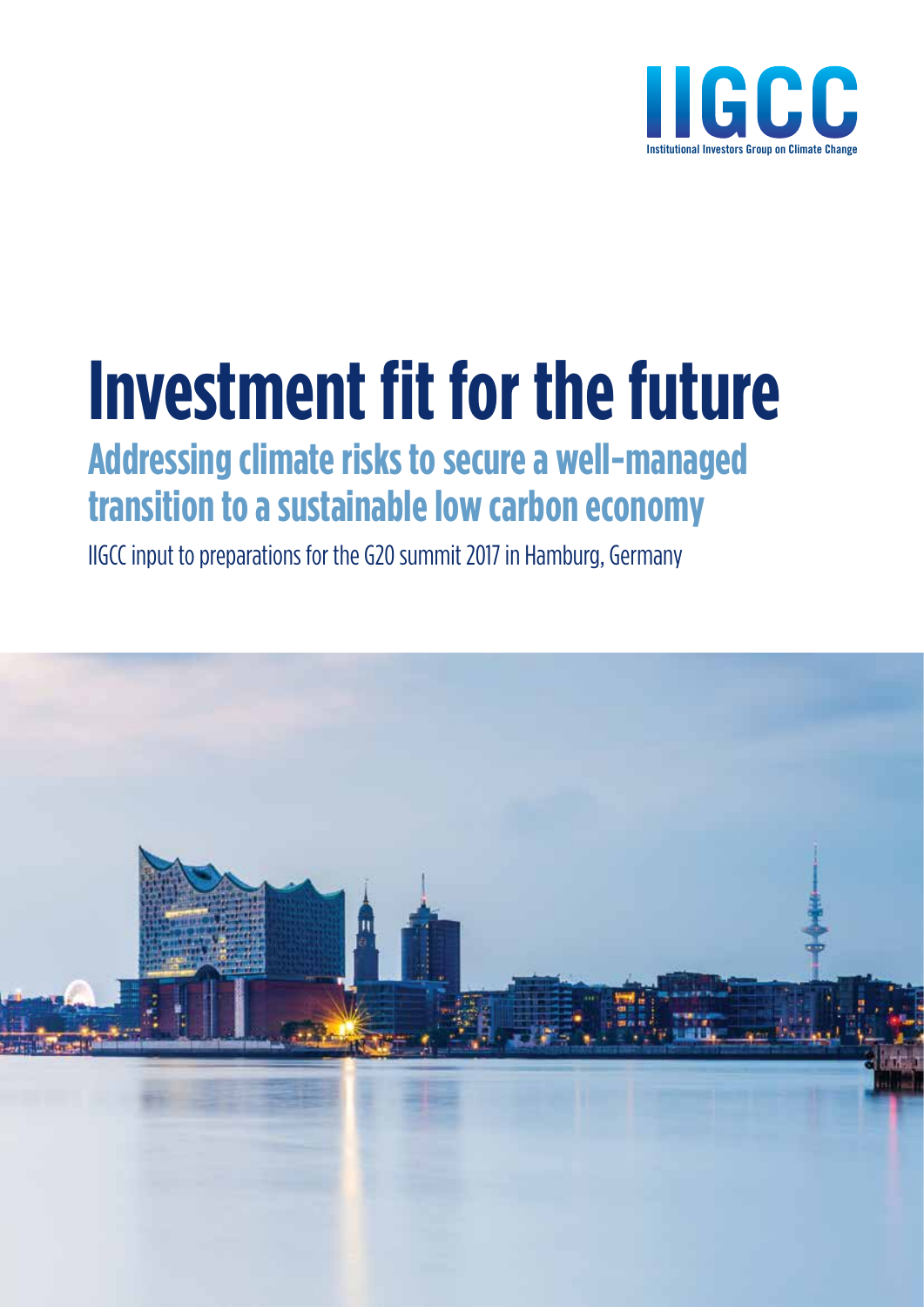## 1 Introduction

This paper is intended to support the efforts of the 2017 G20 German Presidency, which institutional investors across Europe view as a key opportunity to accelerate global economic growth and minimise the risks to such prosperity arising from the physical impacts of climate change and the transition to a low carbon economy.

Strong investment in productive assets such as sustainable, climate friendly infrastructure as well as the technologies, manufacturers and service supply chain needed to deliver that sustainable infrastructure will substantially raise the long-term growth potential of the global economy. Failing to address climate change, however, will generate systemic risks to the economy and to the stability of financial markets.

In this paper the Institutional Investors Group on Climate Change (IIGCC) suggests how the G20 can support a framework that will enable institutional investors to provide the capital required to drive an orderly transition to a sustainable low carbon economy consistent with their fiduciary responsibilities towards pension and insurance policy holders. To echo the theme of Germany's G20 Presidency, in the interconnected world, closer co-ordination and co-operation between public and private actors is essential to deliver the low carbon transition.

IIGCC urges G20 leaders to develop integrated climate-energy action plans at national level that include a clear pathway with intermediate and long-term targets to drive investment for sustainable economic growth. This should contain the following elements:

- Carbon pricing measures in the form of taxes or emissions trading schemes coupled with carbon performance standards
- • Phase out of fossil fuel subsidies
- Specific measures for three key sectors: energy, transport and property:
	- Energy continued support for renewables which are nearing cost parity with conventional fuels, alongside greater regulatory openness to new technology and business models afforded by the digitalisation of the electricity sector
	- Transport increased vehicle mileage and efficiency standards, with support for greater electric vehicle charging infrastructure, particularly in major cities
	- Property compulsory disclosure of energy performance particularly with regard to the *operational* phase of each building coupled with requirements to phase– out or upgrade the worst performing properties
- • Adopt corporate reporting guidelines that require companies to disclose climate risks as recommended by the FSB's Task Force for Climate-Related Financial Disclosure
- Strengthen global institutions to drive climate action
- • Advocate forcefully for the science and impacts of climate change, and for the investment, job and growth opportunities that come from the low carbon transition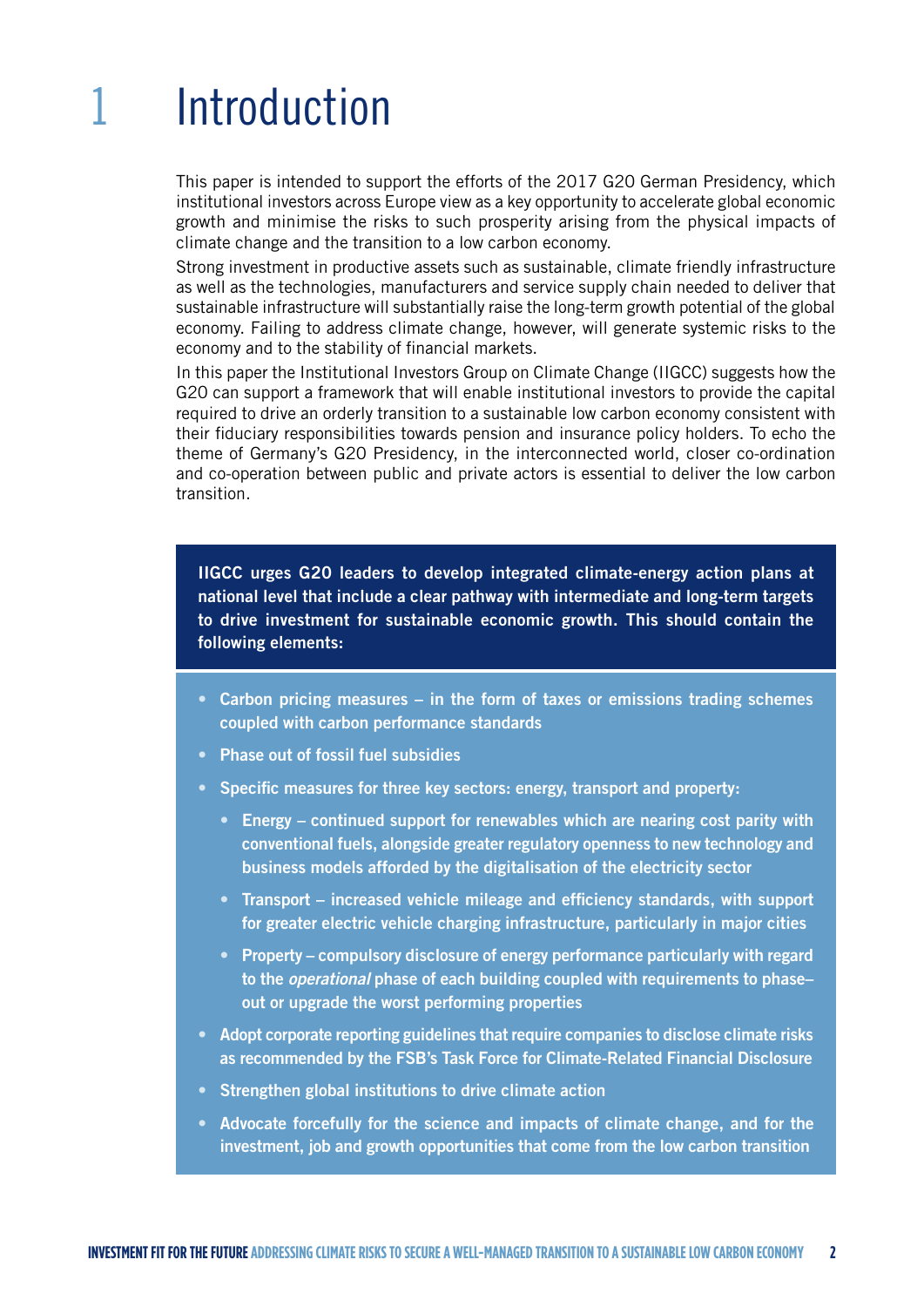### 2 Developing national integrated climate-energy action plans. Setting intermediate and long-term targets to drive investment for sustainable economic growth

The Paris Agreement is now in force but it will be the national policies framed and implemented by individual governments that determine whether this agreement will succeed. National policies will also determine whether capital is invested to support sustainable economic growth.

The decisions G20 leaders make this year will shape national policy processes through 2020, which in turn will inform the costs of realising the Paris Agreement. Ultimately, most of the investment required will be in low carbon infrastructure, but to deliver that investment will also require investment in the supply chains of new and emerging technologies, manufacturing and services.

Institutional investors such as the members of IIGCC will only be able to invest in low-carbon assets and supply chains consistent with their fiduciary obligations to pensioners and policy holders. To facilitate this investors need consistent and predictable energy and infrastructure investment policy frameworks in every country seeking capital.

For this reason IIGCC argues that integrated climate-energy and infrastructure action plans must send vital signals to investors and should contain the following elements:

Carbon pricing measures – to level the playing field for low carbon technologies and factor in the costs of greenhouse gas externalities. These measures can either be in the form of a tax or a trading system coupled with stronger carbon performance standards. There is an inter-relationship between carbon pricing and subsidies: the better the negative externalities can be internalised, the more competitive low-carbon technologies become and the fewer subsidies are necessary to enable their successful development and deployment.

IIGCC welcomed the news in 2016 that Mexico, several US states and several Canadian provinces want to create a common CO2 emissions trading system. Investors also see potential in further cooperation on carbon pricing between G20 countries. We would encourage those G20 countries who have not implemented some form of carbon pricing to do so promptly as part of their national climate-energy action plans.

Phase-out of fossil fuel subsidies: Despite an overarching commitment to decarbonisation, the G20 has not been able to agree on a timetable for the phase-out of fossil fuel subsidies. Even though some low-carbon technologies are now available at a similar – and sometimes even lower – cost, they often cannot yet be deployed because of the way in which pre-existing (energy or fuel) subsidies distort markets. Given the importance of this issue, IIGCC would strongly encourage the German G20 Presidency to make another attempt at securing agreement for such a timetable.

Specific measures and targets for three key sectors: In addition to carbon pricing and the phase-out of fossil fuel subsidies, governments will also need to enact specific measures and targets to accelerate the pace and scale of investment in low-carbon technologies across three key sectors (property, energy, transport) covered by decarbonisation targets.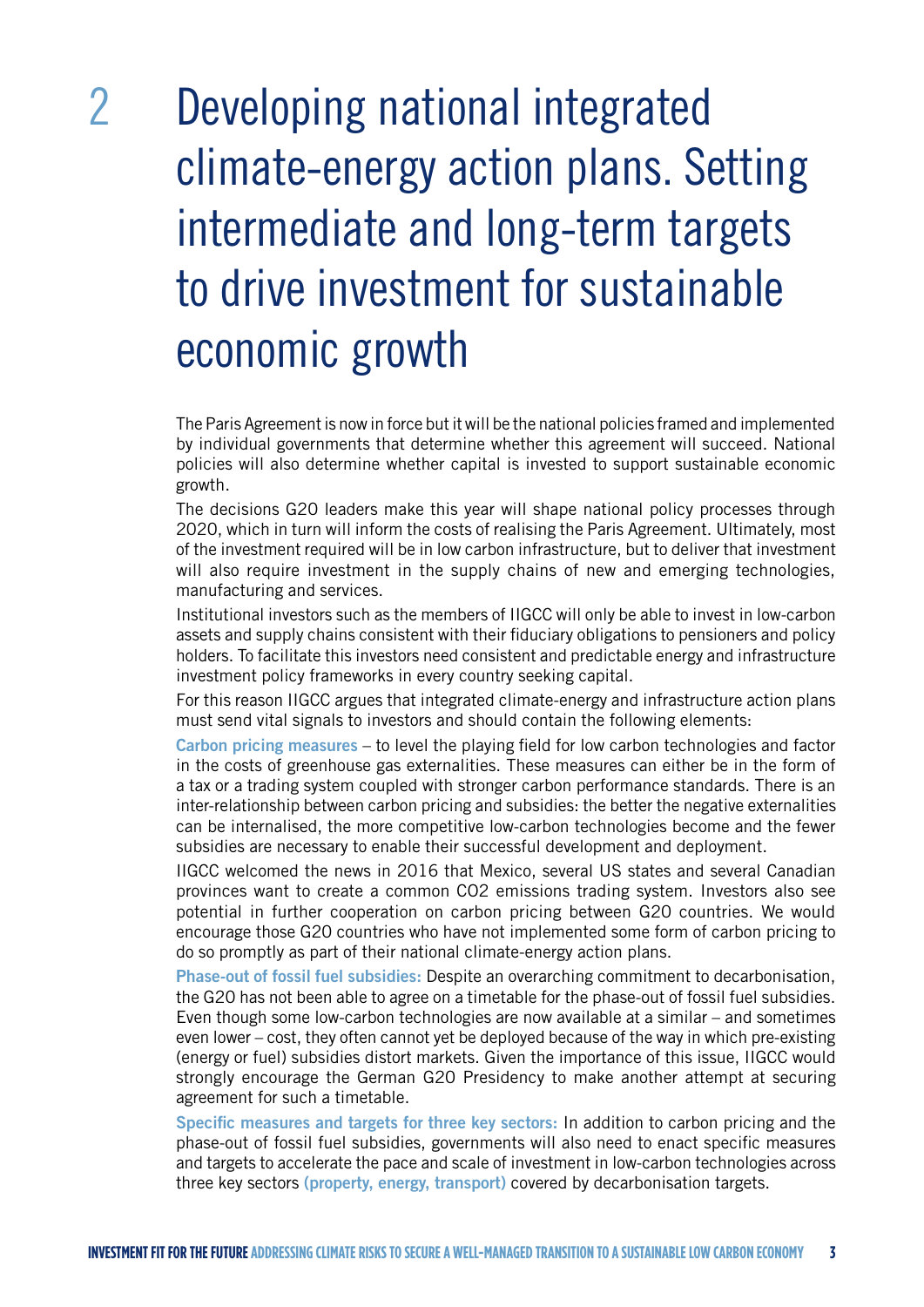#### Energy

Great strides have been made in the cost and reliability of renewable energy, and costs continue to fall – while conversely the costs of new fossil fuel plants and nuclear is rising. Simultaneously, technological advances are allowing increased choice (e.g. distributed PV generation) and the penetration of lower or zero marginal cost generation is lowering wholesale power prices and destabilising traditional utility finances. In Europe and many other countries price levels are as such that no new plant, renewable or conventional, can be built without long-term price support, whether via public or private contracts or tariffs. These ultra-low prices mean that renewables still come at an incremental cost to existing fossil fuel plants.

Overall, we remain in a transition period in which renewables will still require support through 2020, though at declining levels. Post 2020, whether support is still required will be driven largely by fossil fuel prices, retirement of existing excess fossil capacity and, importantly, the evolution of technology and business models.

During this transition, stable regulatory and pricing regimes will be essential to continue to attract investment. Likewise, retroactive changes must be avoided in order to keep the cost of capital low. However, well-signposted changes and staged reductions in support of new plants (such as the US five year "glide path" to reduce the production tax credit for wind and solar).

It is also important to be alert to the technological changes that are affecting the electricity sector and enabling new business models. 30 years after the digital telecoms revolution, the electricity sector is embarking on its own digital revolution. Falling renewable costs, improved storage technologies and greater interconnectivity and "bid data" are offering industrial, commercial and consumers a wider range of energy choices than ever before – purchases from traditional utilities, direct purchases from renewable energy projects or on-site self-generation using wind, solar, biomass or storage.

In the past, regulation has been used to drive technology, especially in renewables. Now technology is poised to drive regulation. Governments should embrace these new technologies and business models which also means they must take a more dynamic and informed approach to regulation. At the same time, policy-makers need to find a fair way to deal with legacy assets such as coal and gas plants, which might have to close before the end of their useful lives (i.e. become stranded assets) due to their inconsistency with climate objectives.

#### **Transport**

IIGCC believes regulation *and* incentives are required in three key areas: engine technologies, the surrounding infrastructure and digitalisation. To ensure steady progress, incentives for the roll-out of zero emission engine technologies, such as EVs, must be combined with approaches that target engine efficiency, such as EU vehicle emissions standards. The role of publicly funded R&D and the interface between this and automotive companies is also critical.

In parallel, governments must also create a clear incentive sufficient to drive the roll-out of the charging infrastructure for an electric vehicle fleet. Possible approaches include signals regarding market size such as the country-level adoption of mandatory targets for the number of EVs. Other possible approaches include regulation which prescribes the integration of EV charging stations into new buildings or existing petrol stations.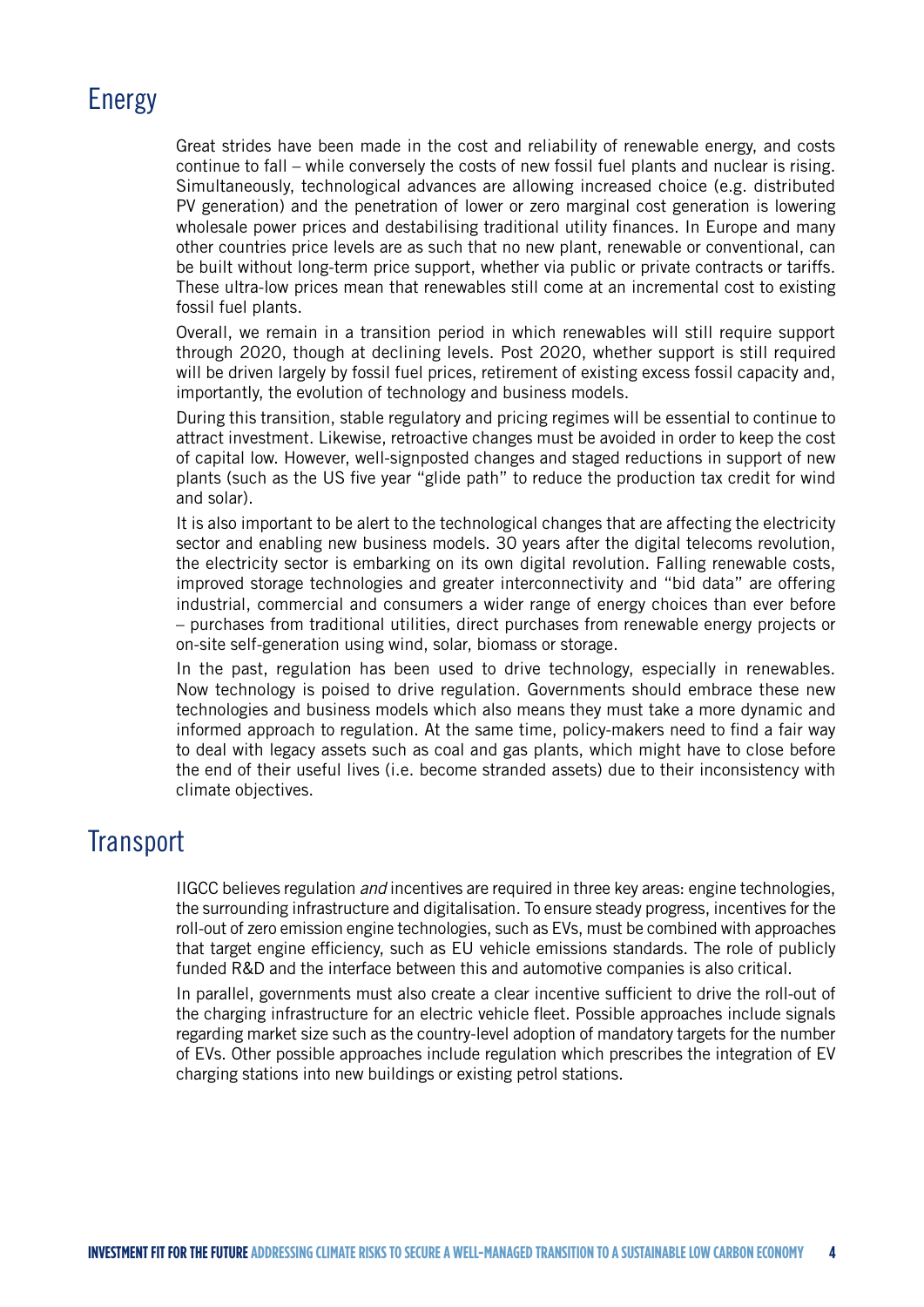#### **Property**

Governments need to combine regulation and incentives. Firstly, better information about the energy performance of a building needs to be made available, particularly with regard to the *operational* phase the building (most certificate schemes currently only cover the performance of building *designs*). This will enable energy efficiency improvements and, consequently, their integration into real estate valuations.

Regulation also needs to ensure the phase-out (demolition) or the upgrading of the worstperforming properties with the worst ratings. Incentives for this include the continued availability of energy efficiency loans from promotional banks, government support programmes particularly for the poorest households, fiscal incentives and the promotion of on-bill repayment mechanisms.

Before the Paris Agreement, roughly 1000 GW of new coal-fired power generation assets were either in planning, commissioning or under construction. While some of these projects have been cancelled already, the construction of those projects that remain in the pipeline will drastically increase the amount of capital tied up in highcarbon assets. This is likely to increase resistance to political action in compliance with the Paris Agreement. However, since climate change is an imperative, the action required to implement Paris will ultimately lead to the premature closure of these assets, stranding significant amounts of capital. Governments, coal plant owners such as utility companies or state owned enterprises, and financiers funding these projects will all suffer as a consequence of these write-offs. Appropriate government policy with a long-term orientation can mitigate the risk that these assets will be developed, and thus reduce the risk across entire asset classes. As investors, we can take steps to ration the flow of capital to such projects if we have *confidence* in government policy.

#### Developing 2050 strategies

Although action plans should be the priority to make sure NDCs are implemented, they will be more successful if complemented by intermediate & longer-term target setting at a national level to help ensure companies and investors can prepare better for the low carbon transition.

Investors believe the development of a mid-century greenhouse gas emissions reduction strategy is a crucial component of the Paris Agreement that will be critical for achieving the goal of limiting warming to 1.5–2°C and sending appropriate signals to investors. Germany therefore deserves praise for its decision to become the first country to publish a Climate Protection Plan 2050 shortly before COP23 in Marrakech.

China and India, which have not yet identified when their own national emissions will peak or the year by which they intend to ensure their economy becomes carbon neutral in particular, are encouraged also to provide a 2050 plan. Spelling out a vision for net zero emissions will mobilise key actors around a common objective. This vision should include the development of sectoral emissions pathways, including phase-out dates for high-carbon assets and technologies.

IIGCC encourages the G20 Presidency to call for the development of 2050 strategies by all countries.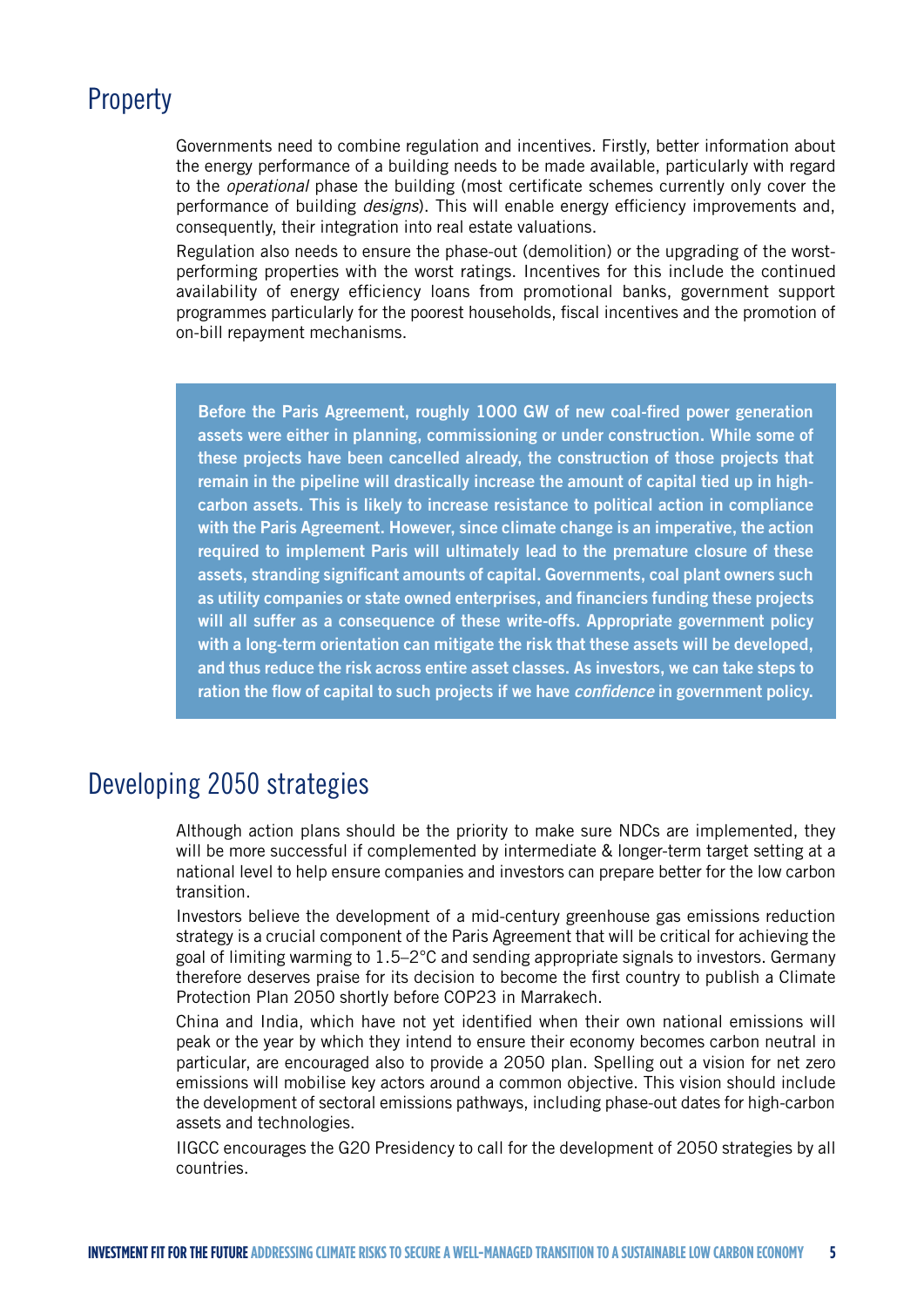### 3 Adopting guidelines that require corporate disclosure of climate risk

Emission reductions required under the Paris Agreement as well as changing technology and demand dynamics imply a potentially disruptive move away from fossil fuels that will transform all major sectors. It follows from this that investors must become far better able to assess, price and manage effectively the risks and opportunities of transition to a sustainable, low carbon, global economy.

Robust disclosure has a critical role to play in enabling financial markets to price risks correctly, reward corporate strategy that is aligned with political objectives and technological progress, sanction corporate strategy that is uninformed by climate risk, and improve the efficiency of the low carbon transition by ensuring capital is put to most efficient use.

If climate risks are left less than fully exposed, we will continue to see ill-informed management decisions that drive up the cost of the transition for policy-makers, investors and – ultimately – for consumers and communities, forcing governments to step in to address the consequences of market failure.

IIGCC therefore actively supports the work of the FSB Task Force on Climate-Related Financial Disclosures (TCFD), wrote to the TCFD outlining its recommendations during the public consultation process undertaken in the spring of 2016 and has presented to the TCFD plenary. Several IIGCC members also formed part of the task force.

European investors welcome the TCFD's voluntary framework for standardised forwardlooking quantitative and qualitative disclosures. While we cannot yet comment in detail, we believe the Task Force's framework will ultimately – if fully implemented in all key markets – help investors to better assess whether companies are adapting their business strategies to a 2°C climate change pathway, as well as to changing market and technology dynamics.

For institutional investors to make robust decisions that accurately reflect physical risks posed by climate change and transition risks arising from swift adoption of clean and efficient technologies, IIGCC believes that material climate disclosures must become a routine part of annual reporting practice. This would help to secure business resilience over the time horizons relevant to the needs of long term institutional investors and their beneficiaries.

IIGCC also supports investor disclosure alongside company disclosure. It believes disclosure standards for investors should be non-descriptive in order to allow best practice to emerge and to encourage innovation. It expects TCFD's proposals for company disclosures related to governance, strategy, risk management and metrics/targets to support the evolution of tools and methods for financial institutions to also improve their own reporting practices and curb their portfolio-level exposure to climate-related risks.

IIGCC encourages the German G20 Presidency to ensure that the work begun by TCFD can be taken forward by the Green Finance Study Group as part of a clear commitment from the G20 as a whole to implement TCFD recommendations in full and under the shortest possible timeframe.

One possible approach would combine hard law spelling out general disclosure principles with soft law giving guidance by sector. IIGCC is confident that combined with the investor demand for this kind of information, companies will be sufficiently compelled to disclose and integrate risks appropriately.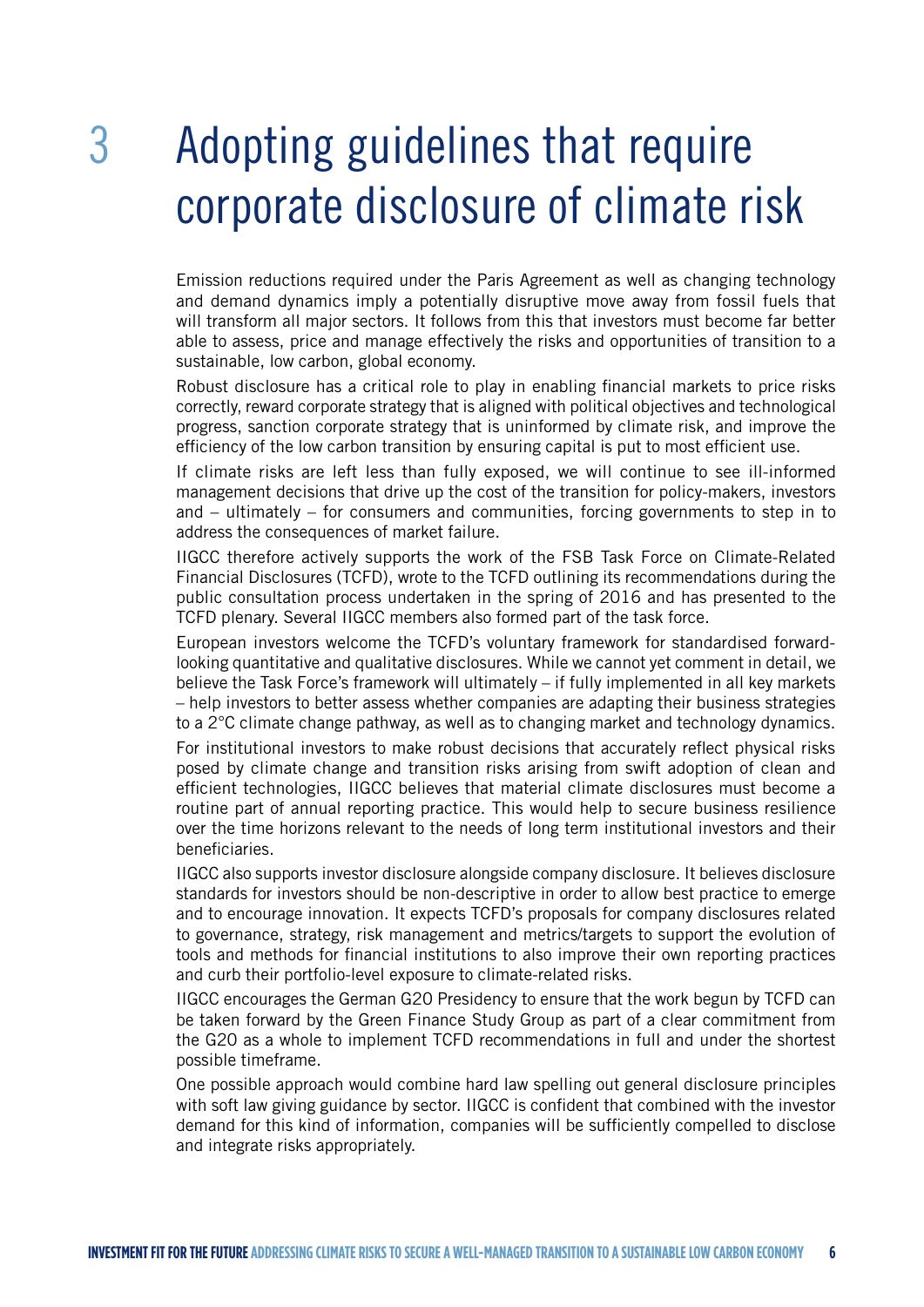### 4 Strengthening the right global institutions to drive climate action

The implementation of the NDCs is essential in order to maintain credibility of the Paris Agreement. Governments – particularly in countries with less experience of taking climate action – need to believe they can achieve their objectives, need to be convinced that others are taking comparable action, and need the necessary support to ensure they can implement their own policies and programmes. To that end IIGCC believes the United Nations system along with other international organisations providing policy advice and implementation support should be strengthened. In particular, the UNFCCC secretariat should monitor progress towards the overall objectives of the Agreement, and inform the review and ratcheting mechanisms built into it.

IIGCC has also noted the German G20 Presidency's clear desire to give greater prominence to what G20 does to improve the economic situation in Africa. Given the open commitment of existing UN institutions to drive greater convergence between international action to address the climate crisis and that required to realise the Sustainable Development Goals, IIGCC would like to see more stress placed on the importance of the development finance institutions, particularly the development banks, in providing policy advice and bringing private capital into the financial infrastructure of less developed economies.

Echoing recent comments made by Germany's development minister in the direction of The World Bank, IIGCC hopes the G20 as a whole will commit to using its influence on development bank governance to ensure the financing of high-carbon infrastructure and power generation assets comes swiftly to an end.

Likewise, IIGCC would urge the G20 to couple that commitment with another to ensure all new investment by development banks in the three key decarbonisation sectors of transport, energy and real estate is geared in future towards the realisation of objectives set out under the Paris Agreement.

Finally, as institutional investors are universal owners with a keen interest in the long term health of the global economy, we may have views that are distinct from those of companies that may be driven by other considerations. IIGCC would therefore welcome the establishment of a new G20 forum that while similar to the B20 is *exclusively* dedicated to dialogue between investors and governments.

### 5 Advocacy for Climate Science and **Opportunities**

2017–2020 will be a critical time for combatting climate change and implementing the Paris Agreement. In the current political climate, we suggest that it is critical for the G20 to reaffirm the science of anthropogenic climate change. Similarly, the G20 should work to dispel the myths of the costs associated with action to avert climate change, which are often based on out of date technology costs, and work to emphasise the economic and job growth opportunities arising from the low carbon transition. The International Renewable Energy Agency now reports that 8.1 million people are employed globally in renewable energy, a 42% increase since 2012.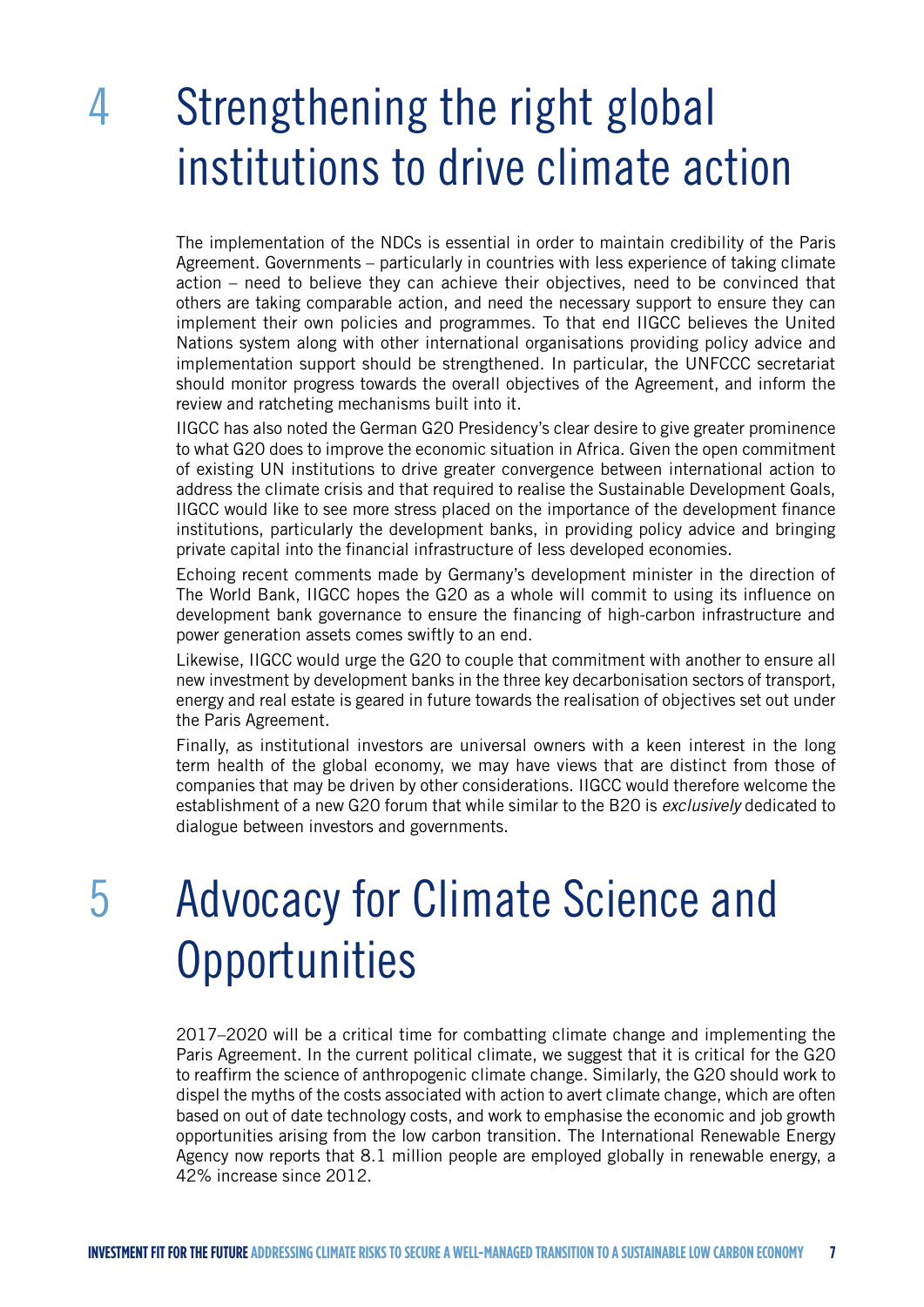## 6 Conclusion

The G20 Summit in Hamburg is a critical opportunity to set the world on a higher sustainable growth path through concerted effort to drive swifter and more comprehensive climate action.

G20 leaders have the opportunity to address the complexities of the current state of the global economy through an integrated approach that fully utilises the opportunities for sustainable growth while mitigating the risks to that growth. Coherence between the objectives of the Paris Agreement, realisation of the SDGs, energy policy, infrastructure investment and some aspects of financial regulation will ensure that the transition necessary to implement the Paris Agreement will occur with the least disruption and the highest possible efficiency.

As the performance of our portfolios is closely tied to the sustainability and strength of global growth, we will continue to follow these developments closely and look forward to continuing our collaboration with the German G20 Presidency.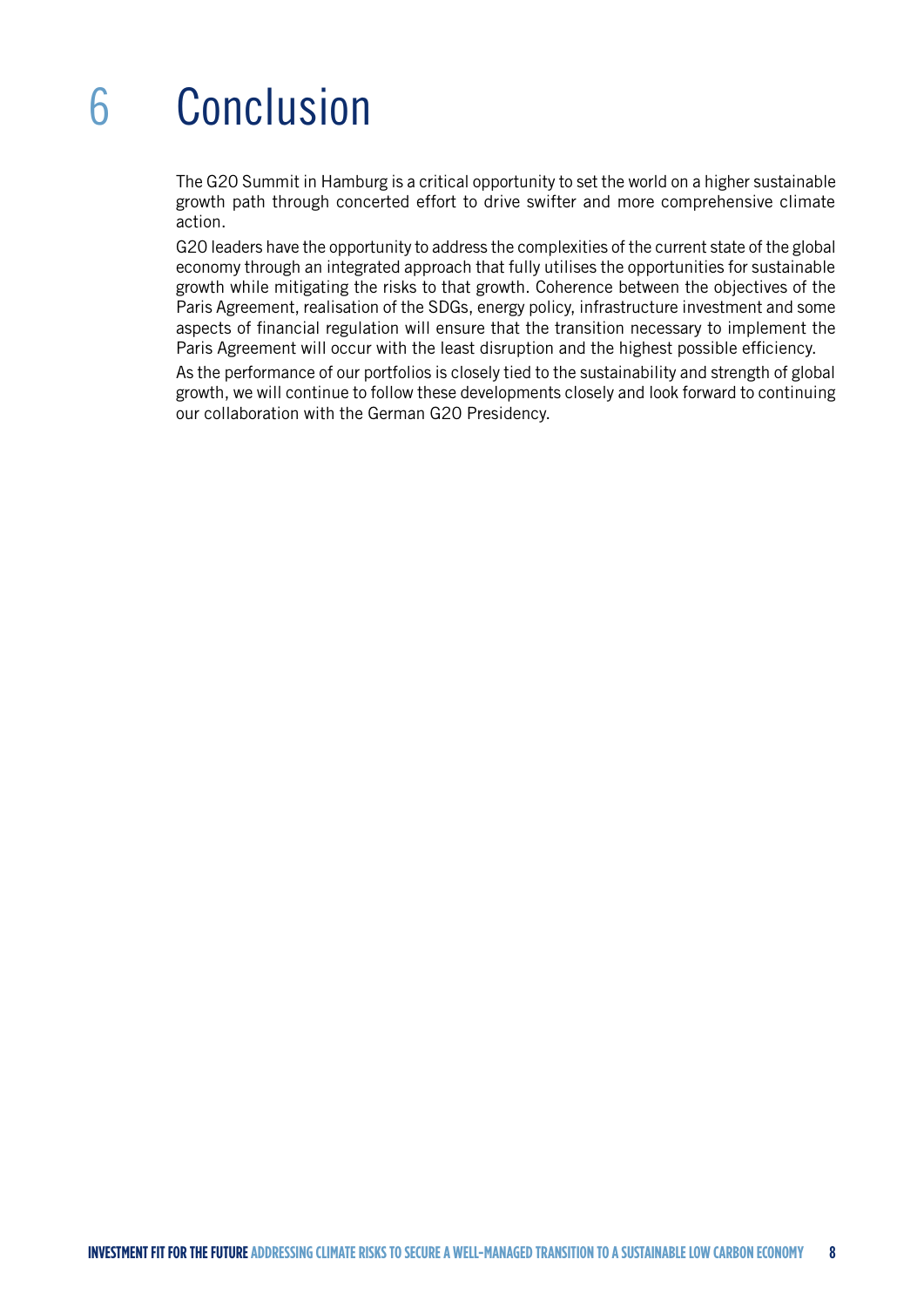#### Membership – December 2016

#### Aegon

Allianz GI Amundi Asset Management AP1 (First Swedish National Pension Fund) AP2 (Second Swedish National Pension Fund) AP3 (Third Swedish National Pension Fund) AP4 (Fourth Swedish National Pension Fund) AP7 (Seventh Swedish National Pension Fund) APG Asset Management ATP Aviva Investors AXA Group AXA Investment Managers S.A. Baillie Gifford & Co BBC Pension Trust Bedfordshire Pension Fund BlackRock BMO Global Asset Management (EMEA) BNP Paribas Asset Management BT Pension Scheme Caisse des Dépôts CB Richard Ellis CCLA Investment Management Central Finance Board of the Methodist Church CF Partners (UK) LLP Church Commissioners for England The Church of England Pensions Board Church of Sweden Climate Change Capital Danske Bank Deutsche Asset Management DIP Dragon Capital Group Ltd. Earth Capital Partners Edentree Investment Management Environment Agency Pension Fund Environmental Technologies Fund ERAFP Ferrostaal Capital First State Investments Fonds de Réserve pour les Retraites (FRR) Generation Investment Management LLP Greater Manchester Pension Fund Guardian Media Group Plc

Henderson Global Investors Hermes Investment Management **HgCapital** HSBC Investments Impax Asset Management Inflection Point Capital Management Insight Investment Janus Capital International JOEP Joseph Rowntree Charitable Trust Kempen Capital Management Kent County Council Pension Fund Kleinwort Benson Investors La Banque Postale Legal & General Investment Management London Borough of Islington Pension Fund London Borough of Newham Pension Fund London Pensions Fund Authority Low Carbon Ltd M&G Real Estate Marguerite Advisor S.A. Mayfair Capital Investment Management Mercer Global Investments Europe Limited Merseyside Pension Fund Mirova **Mistra** Mn Services National Employment Savings Trust (NEST) NextEnergy Capital Ltd Nordea Investment Funds Northern Trust Asset Management Ohman OU Endowment Management (OUem) PBU PenSam PensionDanmark The Pensions Trust PGGM Investments Pictet Asset Management **PKA** Railpen Investments Rathbone Greenbank Investments Robeco Royal London Asset Management

Russell Investments **Sampension** Sarasin & Partners LLP South Yorkshire Pensions Authority Tellus Mater Foundation Temporis Capital Unipension Fondsmæglerselskab A/S Universities Superannuation Scheme Wermuth Asset Management West Midlands Metropolitan Authorities Pension Fund West Yorkshire Pension Fund WHEB Group

*\*The Church Investors Group joint members (all less than £1bn AUM):*

Archbishops' Council Baptist Union of Great Britain Barrow Cadbury Trust BMS World Mission Charles Plater Trust Christian Aid Church of Scotland CIG South Africa Diocese of Salfor Diocese of Westminster Friends Provident Foundation Heart of England Baptist Association Jesuits in Britain Lutheran Council of Great Britain Order of Preachers Panapur Polden-Puckham Charitable Foundation Religious Society of Friends Representative Church Body of the Church of Ireland Roman Catholic Diocese of Plymouth Roman Catholic Diocese of Portsmouth Servite Friars The Church in Wales Trustees of the Methodist Church in Ireland URC Ministers Pension Fund